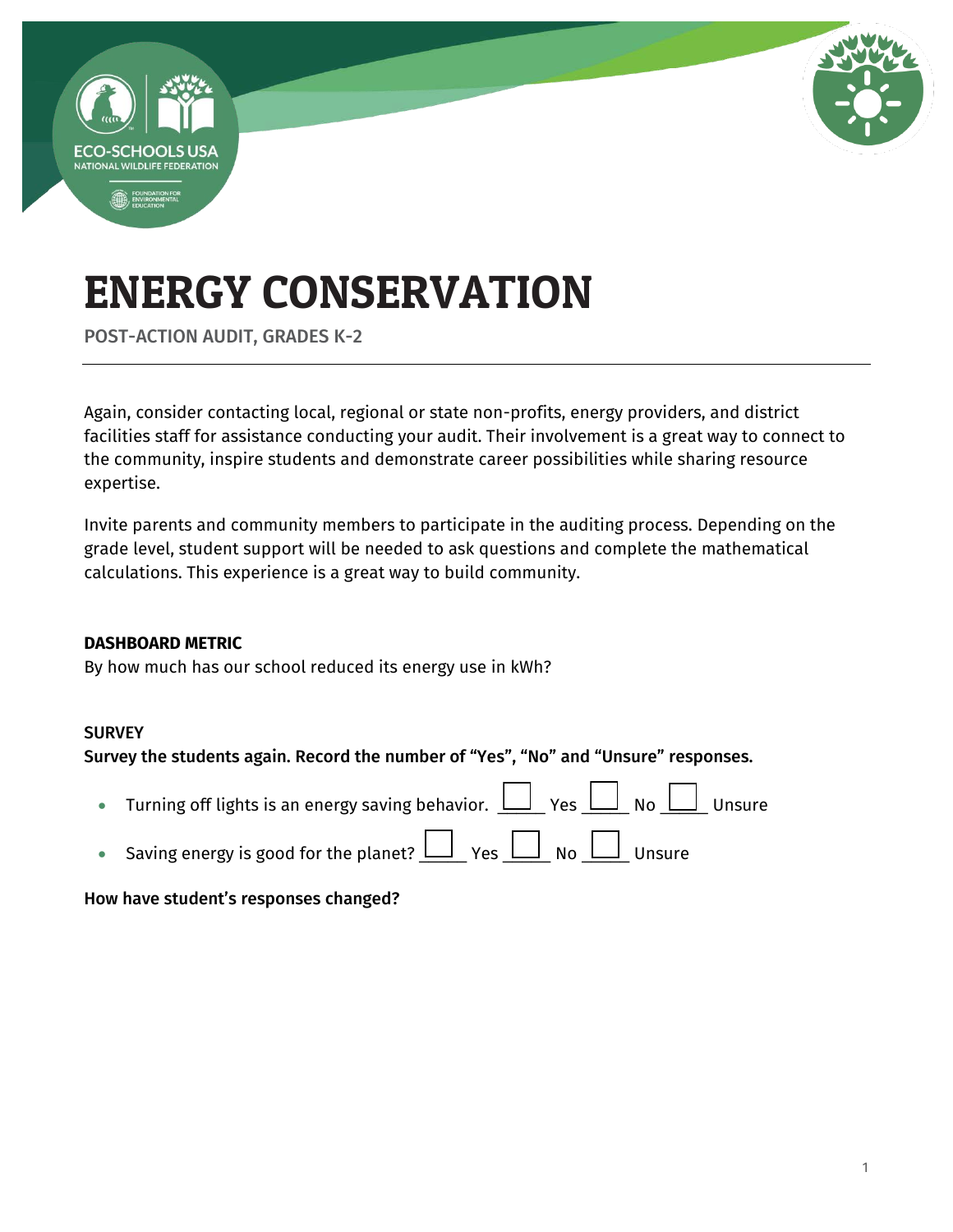

POST-ACTION AUDIT, GRADES K-2



#### TABLE 1. ENERGY SOURCES AND EFFICIENCY

Refer to the data collected from the class/team worksheets and after analysis write in your final results in the table below. Since the baseline audit, what changes have been observed or made?

| 1. | Since the baseline audit has the school district's use of<br>renewable energy sources changed? If yes, which<br>source(s) are used?<br>wind<br>solar<br>geothermal<br>hydro<br>other: when the control of the control of the control of the control of the control of the control of the control of the control of the control of the control of the control of the control of the control of the control of | <b>No</b><br>Unsure<br>Yes              |
|----|--------------------------------------------------------------------------------------------------------------------------------------------------------------------------------------------------------------------------------------------------------------------------------------------------------------------------------------------------------------------------------------------------------------|-----------------------------------------|
| 2. | Is the equipment used for heating and cooling the<br>school certified ENERGY STAR*?                                                                                                                                                                                                                                                                                                                          | Yes<br>Partially<br><b>No</b><br>Unsure |
| 3. | Are the school's appliances certified ENERGY STAR*?<br>(i.e. dishwashers, water fountains, pumps, ovens, etc.)                                                                                                                                                                                                                                                                                               | Partially<br>Yes<br><b>No</b><br>Unsure |
| 4. | Looking at exterior windows, are any windows<br>cracked?                                                                                                                                                                                                                                                                                                                                                     | <b>No</b><br>Fixed<br>Yes               |
| 5. | Looking at the exterior windows, do any seals around<br>the windows appear to be broken or missing                                                                                                                                                                                                                                                                                                           | <b>No</b><br>Fixed<br>Yes               |
| 6. | Looking at the exterior doors, do the seals and framing<br>seem to be tight and keeping air from escaping?                                                                                                                                                                                                                                                                                                   | Fixed<br>No<br>Yes                      |

#### **Think about the following question as you summarize the data in Table 1.**

- 1. Were teams/classes able to use this data to make changes at the school? Explain.
- 2. What is one action the team/class took to make improvements?

\*Products that earn an ENERGY STAR are independently certified to save energy, save money and protect the climate. https://www.energystar.gov/products/appliances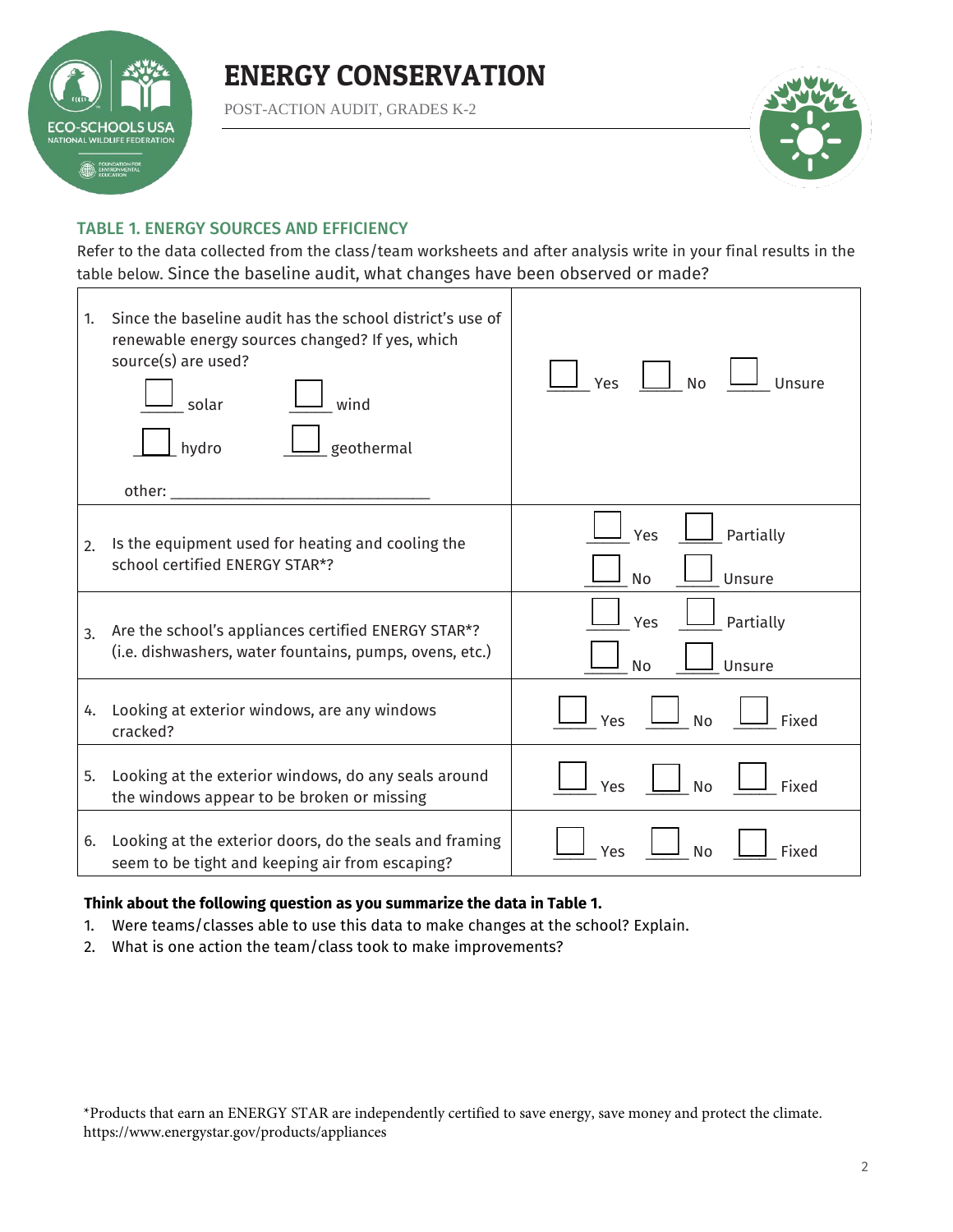

POST-ACTION AUDIT, GRADES K-2



#### TABLE 2. CLASSROOM LIGHTING

Refer to the data collected from the class/team worksheets and after analysis write in the final results in the table below.

| 1. | How many rooms at the school were audited? This number<br>should be the same as the baseline audit. The same rooms<br>should be audited post-action as were audited for the<br>baseline. |  |
|----|------------------------------------------------------------------------------------------------------------------------------------------------------------------------------------------|--|
| 2. | Number of rooms with classroom lights on while students<br>and teachers were in the classroom.                                                                                           |  |
| 3. | Number of rooms with classroom lights on while students<br>and teachers were not in the classroom.                                                                                       |  |
| 4. | Number of rooms with classroom lights off and no<br>students and teachers were in the classroom.                                                                                         |  |
| 5. | Number of rooms where students and teachers were using<br>daylighting for light.                                                                                                         |  |

#### **Think about the following questions as you summarize the data in Table 2.**

- 1. Does the team/class feel the school is doing a better job using their classroom lights?
- 2. What is one action teams/classes took to make improvements?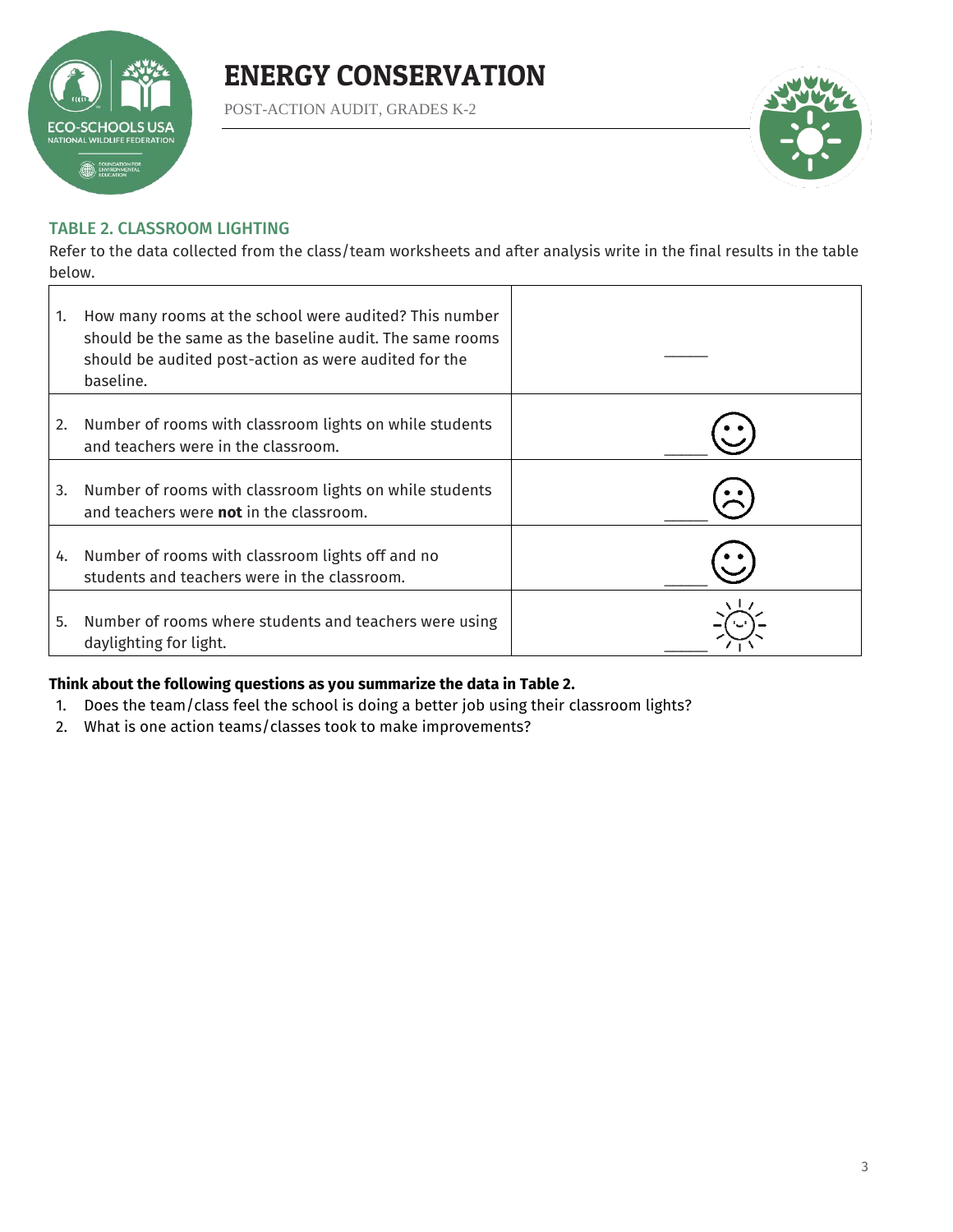

POST-ACTION AUDIT, GRADES K-2



#### TABLE 3. ENERGY VAMPIRES

As a reminder: An energy vampire is a device that uses energy even when it is turned off.

| Active        | Device is on and in use.                                                                                                                                                                                                                                                                                                                                 |
|---------------|----------------------------------------------------------------------------------------------------------------------------------------------------------------------------------------------------------------------------------------------------------------------------------------------------------------------------------------------------------|
| Sleep/Standby | Device is in low-power mode.                                                                                                                                                                                                                                                                                                                             |
| 0ff           | Device is turned off but still plugged in and ready for action.                                                                                                                                                                                                                                                                                          |
| Power strip   | Device is plugged into a power strip, which should be turned off if it is the end of the day.                                                                                                                                                                                                                                                            |
| Unplugged     | If you are checking before or after school, the device should be unplugged, either from the<br>wall or if plugged into a power strip, the strip should be switched off. Take into<br>consideration that some appliances, such as a mini-frig have to remain plugged in. Never<br>unplug a device or appliance without direction from an adult in charge. |

Table 3 should include the same appliances/devices from the baseline audit. In addition the same rooms should be audited to help students construct valid conclusions. Consider using a kill-a-watt meter to learn more about the amount of energy used by devices even when the device is off but plugged in. While it may not be much over the course of the day, each day, hour after hour, adds up.



| desktop computer<br>(conventional/old school screen) | computer monitor (flat screen)                             | laptop computer                     |
|------------------------------------------------------|------------------------------------------------------------|-------------------------------------|
| printer                                              | DVD/VCR player                                             | projector                           |
| document camera                                      | SMARTboard                                                 | fish/reptile tank filter and lights |
| Personal microwave                                   | lamp(s)                                                    | Personal refrigerator               |
| diffuser/salt lamp/scent warmer                      | fan(s)/heater(s)                                           | air pump/compressor                 |
| speakers                                             | electronic music equipment<br>(amps, sound systems, radio) | hanging lights                      |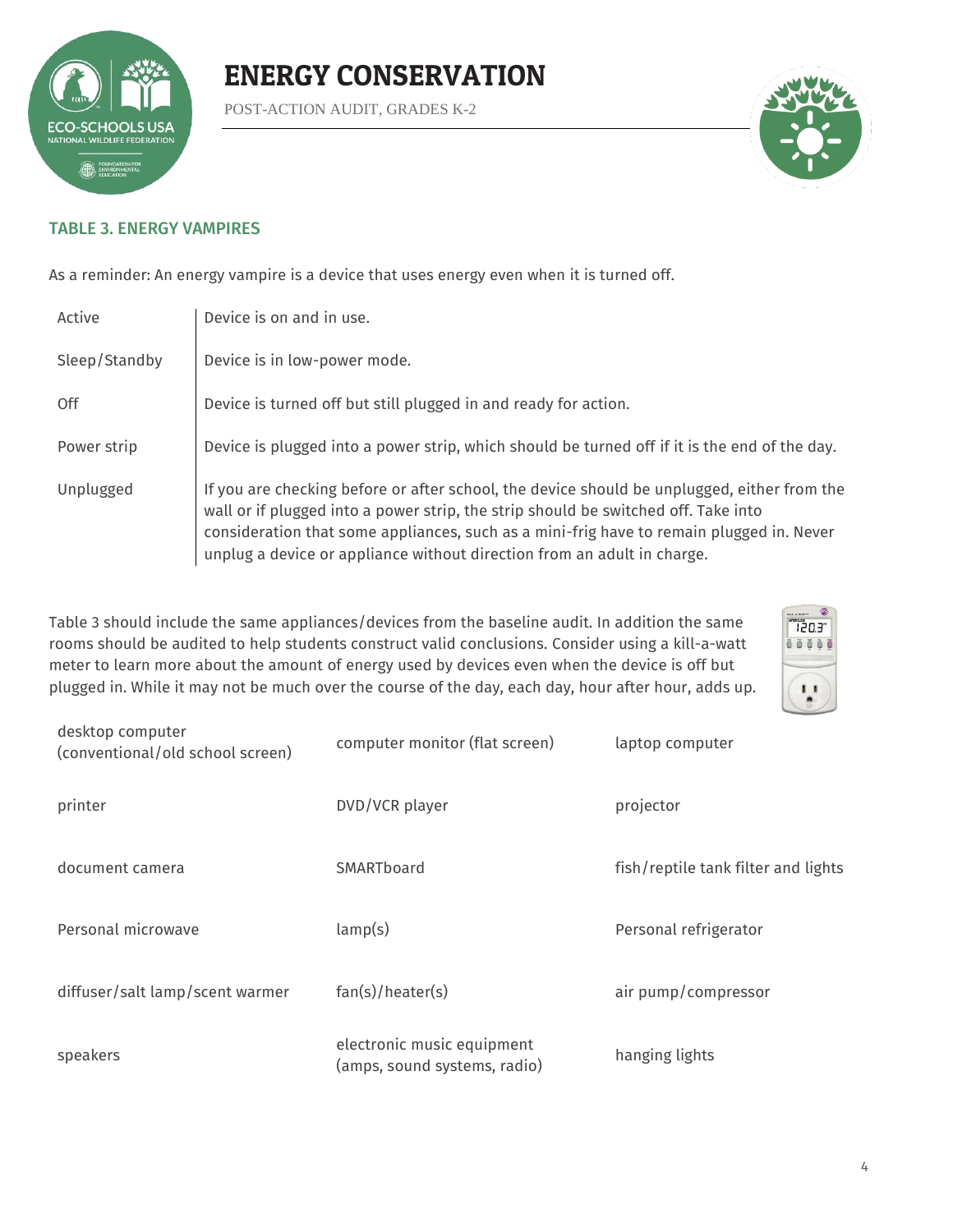

POST-ACTION AUDIT, GRADES K-2



Total number of rooms audited. \_\_\_\_\_

| Time of day rooms were audited. $\bigsqcup$ before school |                                 |  | $\Box$ after school $\Box$ during recess/lunch |
|-----------------------------------------------------------|---------------------------------|--|------------------------------------------------|
|                                                           | during school day $\Box$ varied |  |                                                |

| Device/Appliance                | How many<br>total? | Plugged<br>into wall | Plugged into<br>a power strip | Active | Sleep/<br>standby | Off            | Unplugged |
|---------------------------------|--------------------|----------------------|-------------------------------|--------|-------------------|----------------|-----------|
| Example: coffee maker           | 5                  |                      | 4                             |        | 1                 | $\overline{2}$ |           |
| Lamps                           |                    |                      |                               |        |                   |                |           |
| <b>Personal refrigerators</b>   |                    |                      |                               |        |                   |                |           |
| <b>Personal fans or heaters</b> |                    |                      |                               |        |                   |                |           |
|                                 |                    |                      |                               |        |                   |                |           |
|                                 |                    |                      |                               |        |                   |                |           |

Note: If there are more devices/appliance the team/class would like to report, please add them to the last page or upload a separate document.

Note: Why differentiate between devices plugged into the wall and those plugged into a power strip? Did you know that if the classroom devices and personal appliances are plugged in, they are quietly draining electricity all day, every day, even when they are turned off? Using a power strip to turn off electronics and appliances when they are not in use ensures they are truly off and not using extra electricity. (Energy.gov)

#### **Think about the following questions as you summarize the information in Table 3.**

- 1. How has student's understanding of energy vampires changed?
- 2. What is one action teams/classes took to make improvements?